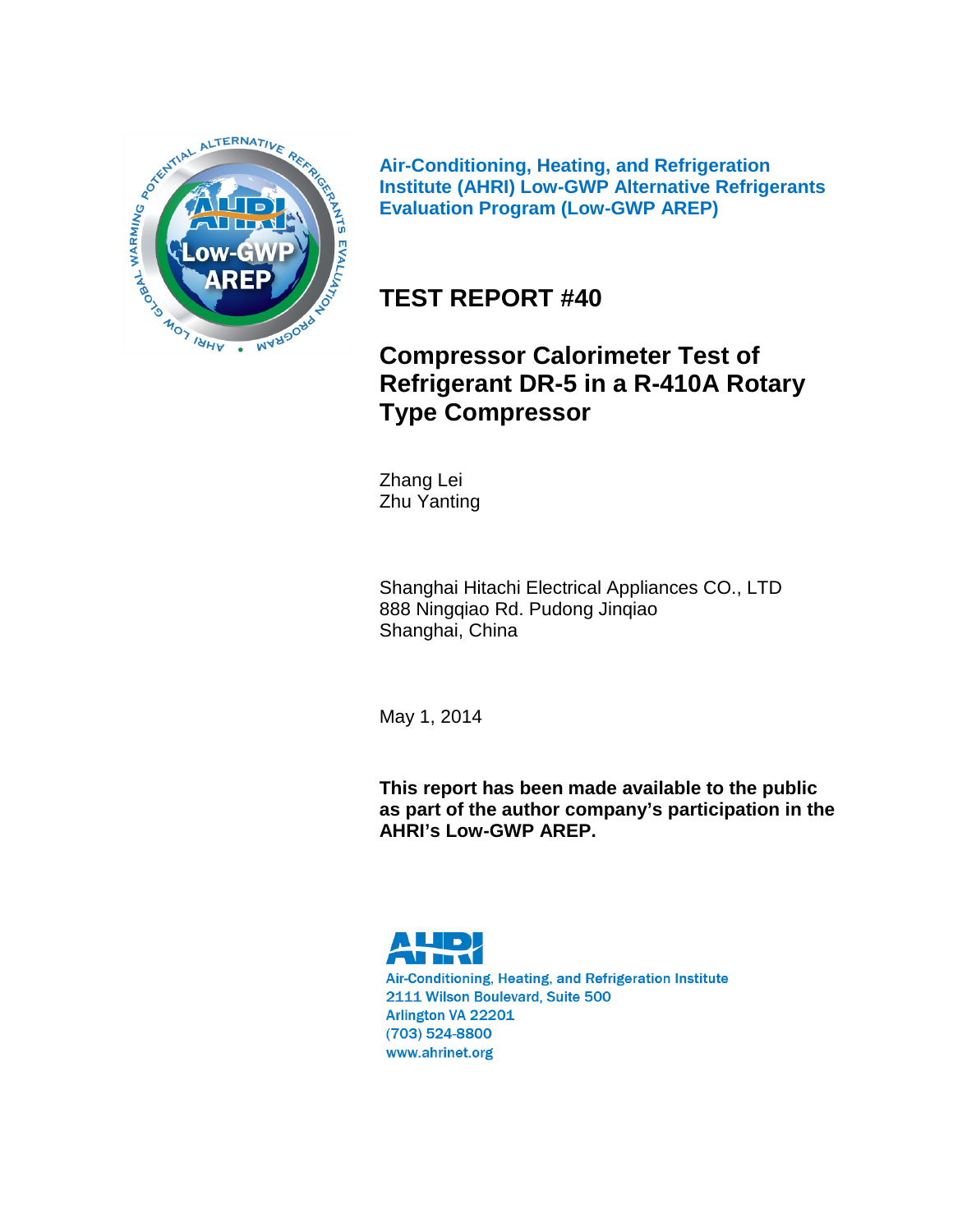List of Tested Refrigerant's Composition (Mass%)

DR-5 R-32/R-1234yf (72.5/27.5)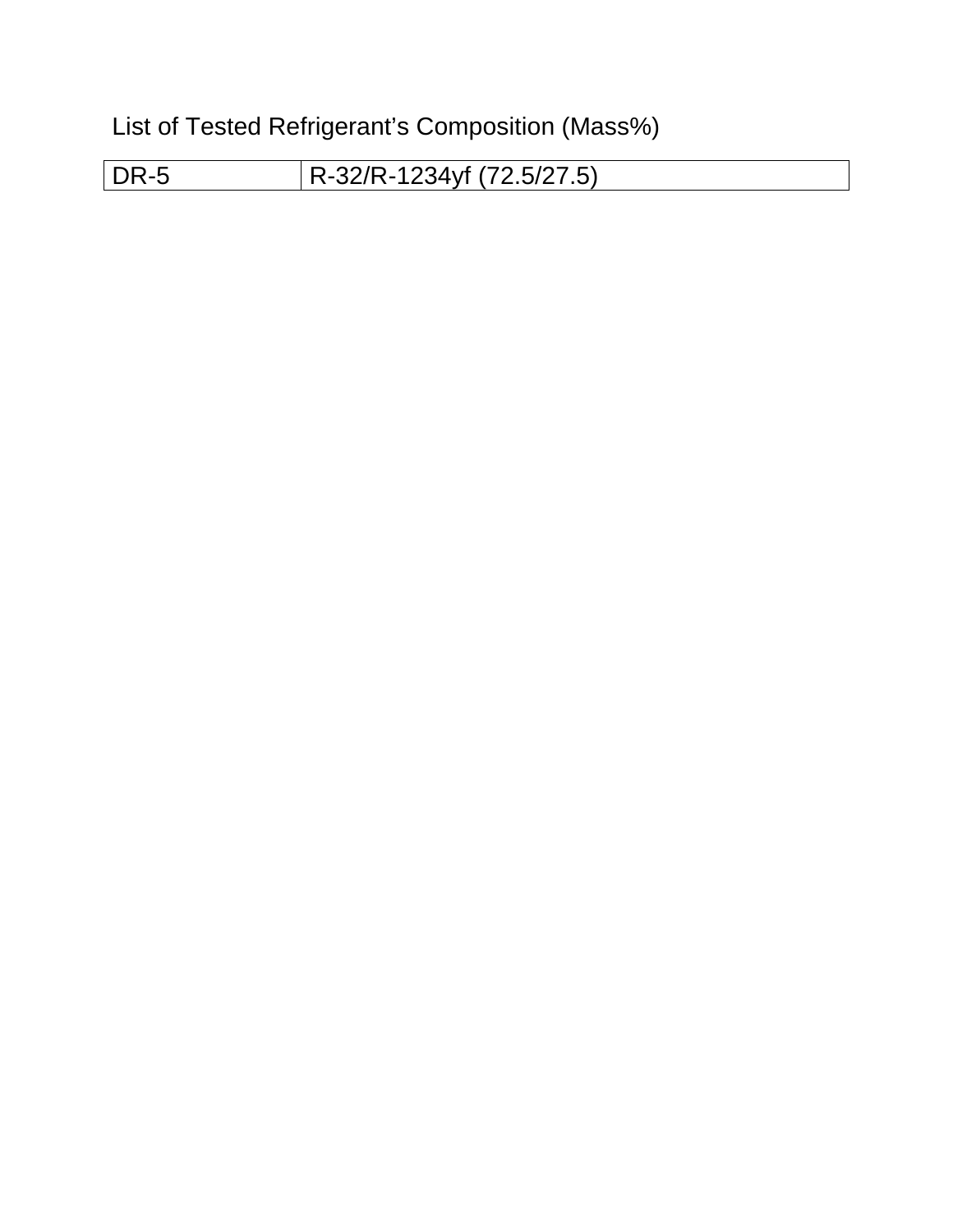#### **1. Introduction**

In this report, we compare the performance of DuPont DR-5 with the baseline R-410A in a hermetic rotary type compressor. Tests under standard conditions were conducted in Shanghai Hitachi's explosionproof laboratory.

#### **2. Test Setup**

The compressor being used in the calorimeter test is a hermetic rotary type compressor manufactured by Shanghai Hitachi. The original compressor model is specially designed for refrigerant R-410A with a nominal displacement of 28.0 cc. The compressor is driven by a constant-speed electric motor which holds a nameplate size of 2.5 hp. Single phase source with 220V and 50Hz is used to supply power. The lubricant is the same as the R-410A compressor. And its kinematic-viscosity is about 68 mm/s<sup>2</sup> (40°C). It should be noted that both low GWP refrigerant DR-5 and baseline R-410A were tested in the **same** compressor.

Since the testing compressor is positive displacement type, all calorimeter tests were done in accordance with ASHARE Standard 23-2010. Our testing equipments are designed on the basis of secondary refrigerant calorimeter method, the test loop of which can be described as figure 1 below, and confirming test method is the liquid refrigerant flow meter method. Differences of refrigerant flow rate obtained from primary test method and confirming method are within  $\pm$ 3% as stated.



**Figure1.** Test Loop Schematic using Secondary Refrigerant Calorimeter Method

| f1---Discharge Pressure Sensor; | f2----Temperature Sensor; |
|---------------------------------|---------------------------|
|---------------------------------|---------------------------|

g1--- Temperature Sensor; g2--- Temperature Sensor;

Instruments equipped in testing bench are selected to meet the error limits specified in ASHARE Standard 23-2010. Measurement accuracy requirement of some parameters are listed in table 1.

| <b>Items</b>     | <b>Stated measurement accuracy</b> | <b>Sensor accuracy</b>                             |
|------------------|------------------------------------|----------------------------------------------------|
| Temperature      | $+0.3K$                            | $\pm 0.1^{\circ}$ C(suc), $\pm 0.2^{\circ}$ C(dis) |
| Pressure         | $\pm 1.0\%$                        | $\pm 0.01$ Mpa(dis), $\pm 0.005$ Mpa(suc)          |
| Liquid Flow Rate | $\pm 1.0\%$                        | $+0.2\%$                                           |
| Power input      | $+1.0%$                            | $+0.2\%$                                           |

| Table1. Measurement Accuracy |
|------------------------------|
|                              |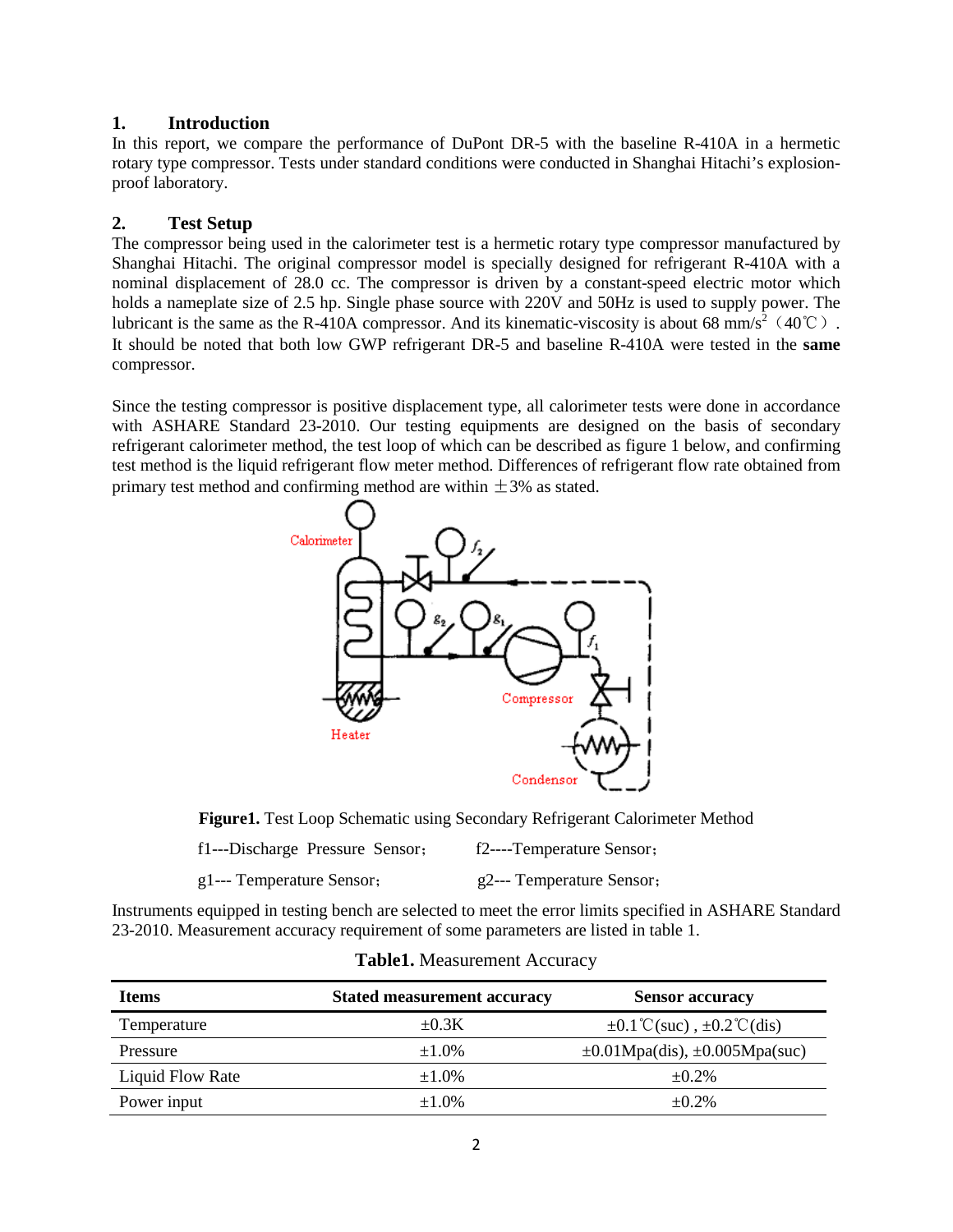| Shaft rotational speed | $\pm 1.0\%$ | $\pm 1.0\%$ |
|------------------------|-------------|-------------|
| Time                   | $\pm 0.5\%$ | $\pm 0.1\%$ |
| Weight                 | $\pm 0.2\%$ | $\pm 0.2\%$ |

#### **3. Test Conditions**

In Low-GWP AREP participants' handbook, 8 different standard rating conditions for compressors used in air-conditioners and heat pumps are provided. Learning about the basic performance difference between R-410A and DR-5 is our main purpose, we needn't make the 10- coefficient models this time. And considering the limited resource of our test, we determine to conduct tests under following conditions as listed in table2 this time. The ambient temperature around the compressor during the tests is 35℃.

| <b>Test Point</b> | <b>Suction Dew Point</b><br><b>Temperature</b> | <b>Discharge Dew Point</b><br><b>Temperature</b> | <b>Expand Valve Inlet</b><br><b>Temperature</b> | <b>Return Gas</b><br><b>Temperature</b> |  |
|-------------------|------------------------------------------------|--------------------------------------------------|-------------------------------------------------|-----------------------------------------|--|
|                   | $\sim$                                         |                                                  | ∽                                               |                                         |  |
| A                 | 7.2                                            | 54.4                                             | 46.1                                            | 18                                      |  |
|                   | 7.2                                            | 46.1                                             | 37.8                                            | 18                                      |  |
|                   | 7.2                                            | 37.8                                             | 29.5                                            | 10                                      |  |
|                   | -1.1                                           | 43.3                                             | 35                                              | Ю                                       |  |

**Table2.** Standard Rating Conditions

### **4. Result and Discussion**

Detailed compressor testing data under standard conditions are listed in table 3, appendix A. Some major parameters are illustrated in the form of bar graphs as the four figures below, so as to directly compare the different compressor performance when using alternative refrigerant DR-5 and the baseline R-410A.



Figure 2. Compressor Capacity of DR-5 and R-410A Figure 3. Input Power Input of DR-5 and R-410A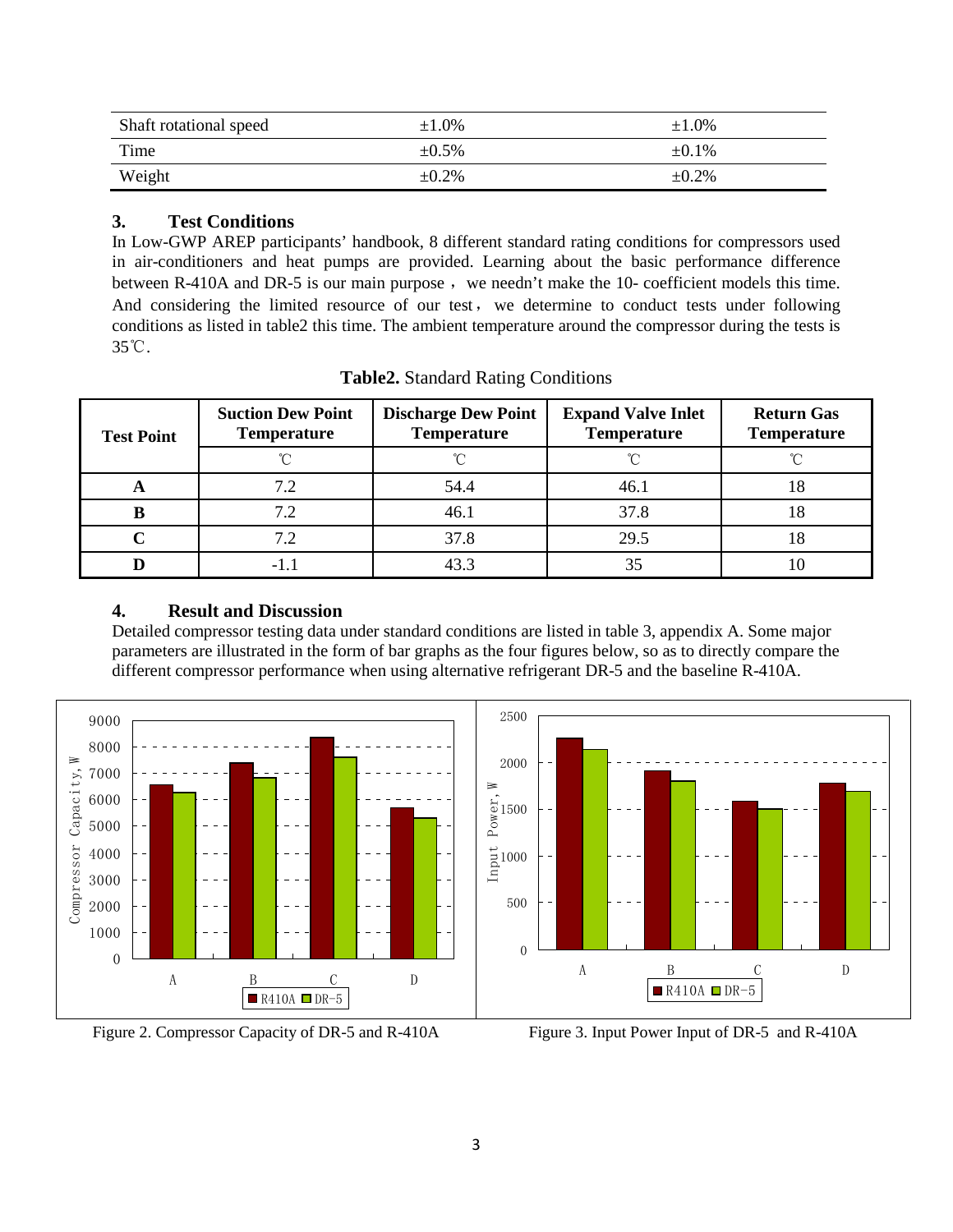



Figure 4. COP of DR-5 and R-410A Figure 5. Discharge Temperature of DR-5 and R-410A

Based on Figure 2 and Figure 3, we may conclude that DuPont DR-5 has a relatively lower capacity than R-410A with the biggest shortfall by about 9% at test condition C. Accordingly, compressor using DR-5 calls for a lower input power as well.

As shown in figure 4, when employed as the refrigerant in our testing compressor, at the given evaporator temperature of 7.2 ℃, R-410A has higher COP than DR-5 under test point B and C. DR-5 has slightly higher COP under test point A. Under test condition D in the heating mode, R-410A also has higher COP than DR-5. Considering R-410A as the baseline, the relative COP (COP<sub>alt</sub> / COP<sub>Baseline</sub>) varies from 0.96 to 1.01.

According to Figure 5, when no additional adjustment is made to the compressor or testing circuit, the compressor using DR-5 has a higher discharge temperature than R-410a with the increment by about  $10~15$  °C.